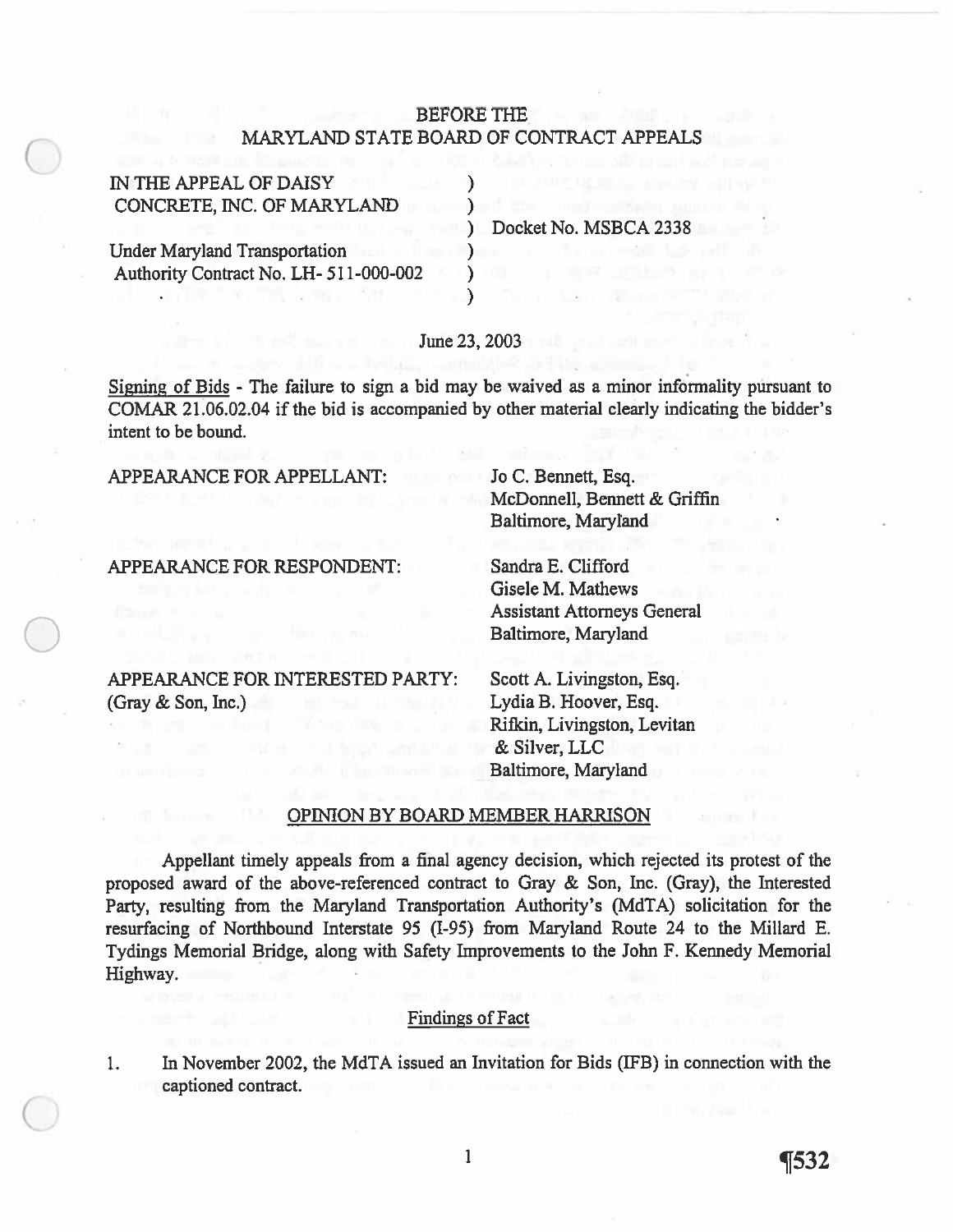- 2. On January 14, 2003, four (4) bids were received in response to the IFB. At the bid opening the bid amounts were announced, and Gray was announced to have submitted the apparen<sup>t</sup> low bid in the amount of \$4,586,000.00. Appellant submitted the second lowest bid in the amount of 54,812,019.62. At the time of the bid opening, the Procurement Officer initially reviewed Gray's bid documents and announced that Gray had not signed the Proposal or Bid Signature Sheet (Bid Sheet) and that Gray's bid was "irregular" as <sup>a</sup> result. The Bid Sheet stated at the top in capital letters, "THIS SHEET MUST BE SIGNED IN ORDER FOR THE BID TO BE ACCEPTED. BY SIGNING, THE BIDDER CERTIFIES THAT IT WILL COMPLY IN EVERY ASPECT WITH THE SPECIFICATIONS."
- 3. The record reflects that Gray did execute the Bid Guarantee and Bid Bond sheets and the Certified MBE Utilization and Fair Solicitation Affidavit and Bid/Proposal Affidavit.
- 4. On January 14, 2003, <sup>a</sup> letter was sent to Gray rejecting its bid on grounds that the failure to sign the Bid Sheet made the bid non-responsive. The letter also advised Gray that it was <sup>a</sup> final agency decision.
- 5. On January 17, 2003, Gray's attorney filed <sup>a</sup> bid protest arguing the failure to sign the Bid Sheet was <sup>a</sup> "minor irregularity" and requesting that the Procurement Officer rescind his decision based on this Board's decision in Apollo Paving Co., Inc., MSBCA 1092, 1 MSBCA ¶29 (1982) (Apollo).
- 6. On January 21, 2003, Gray's attorneys filed <sup>a</sup> Notice of Appeal with this Board noting that on January 14, 2003 it had received <sup>a</sup> letter from the Procurement Officer purporting to be <sup>a</sup> final agency decision even though Gray allegedly had not ye<sup>t</sup> filed <sup>a</sup> bid protest.
- 7. On February 11, 2003, the Procurement Officer's final agency decision was issued denying Gray's bid protest filed on January 17, 2003 on grounds that Gray's failure to sign the Bid Sheet made the bid non-responsive. From this decision Gray took a second appeal to this Board.
- 8. On February 12, 2003, the MdTA's Agency Report in response to the January 21, 2003 Notice of Appeal filed by Gray was issued and filed with this Board and was sent to the interested parties (with exhibits omitted) including Appellant. In the Agency Report, MdTA counsel opined that under Apollo the Procurement Officer had the discretion to waive or not waive as <sup>a</sup> minor irregularity the failure to sign the Bid Sheet.
- 9. On February 28, 2003, after discussions with Gray's attorneys, the MdTA entered into <sup>a</sup> Settlement Agreement with Gray, and as <sup>a</sup> result, rescinded the Procurement Officer's decision of February 11, 2003. As par<sup>t</sup> of the Settlement Agreement, the MdTA agreed to award the contract to Gray, and on March 4, 2003, the Notice of Intent to Award the contract to Gray was issued. On March 6, 2003, this Board dismissed Gray's appeals based on the reques<sup>t</sup> of Gray's counsel that the appeals be dismissed due to settlement.
- 10. On March 11, 2003, Appellant submitted a bid protest with the Procurement Officer. This bid protest was related to the MdTA's decision to award the instant contract to Gray alleging that such decision was an abuse of discretion because it constituted <sup>a</sup> reversal of the agency's prior decision without any explanation for the reversal. The protest also asserted that the Board wrongly decided Apollo and that the Gray bid was in fact nonresponsive.
- 11. The protest was denied by the Procurement Officer's final agency decision dated April 1, 2003, and this appeal followed.

 $\P$ 532 2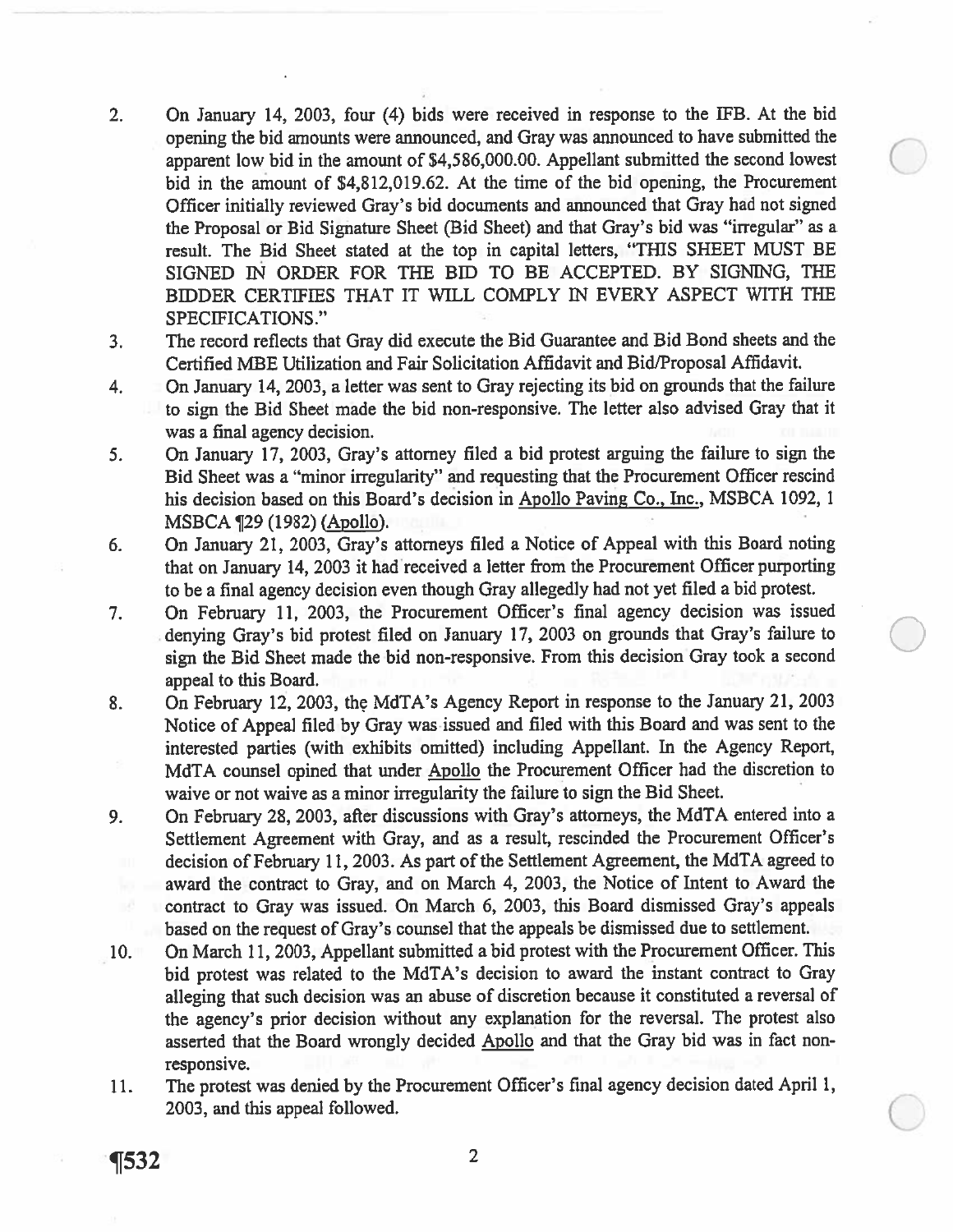# Decision

Appellant asserts that the Gray bid was non-responsive and that the Board wrongly decided Apollo. In Apollo Paving Co., Inc., MSBCA 1092, 1 MSBCA 129 (1982), whose continued vitality we shall confirm herein, the Board observed that:

> The requirement that <sup>a</sup> bid be signed historically has been treated as <sup>a</sup> matter of substance and not one of form. The reason, of course, is that without the signature of an authorized representative of the bidder's organization, the bid would not constitute necessarily <sup>a</sup> binding offer to perform the work described in the invitation. The low bidder, under such circumstances, would have the opportunity to withdraw his bid after reviewing his competitors' prices, thus obtaining the proverbial "two bites of the apple." Such <sup>a</sup> system obviously would be extremely unfair and ultimately would subvert the integrity of the competitive bid procedure. For this reason, therefore, the authorized signature of <sup>a</sup> bidder is considered mandatory to [sic] establish both the intent of that bidder to be bound and the responsiveness of his bid. Compare Comp. Gen. Dec. B-192979, 79-1 CPD ¶ <sup>65</sup> (1979); Comp. Gen. Dec. B-123061, 34 Comp. Gen. 439 (1955).

> In the instant appeal, Appellant concededly did not sign its bid form. However, Appellant did properly execute <sup>a</sup> number of other documents contained in the bid package. The ultimate issue to be resolved concerns whether these other documents properly may be used to satisfy the mandatory bid signature requirement.

Apollo at p.3.

The Board further observed that the Comptroller General had opined that unsigned bids accompanied by other materials indicating the bidder's intention to be bound were acceptable to establish responsiveness. After <sup>a</sup> review of federal determinations and analogous federal regulations, the Board concluded that under COMAR 21.06.02.03 the failure to sign <sup>a</sup> bid may be waived as <sup>a</sup> minor informality if the bid is accompanied by other material clearly indicating the bidder's intent to be bound. The Board then observed that:

> Appellant's bid package contained two documents that were signed by Appellant's President, the Minority Business Affirmative Action (MBE) certification and the Anti-Bribery, Non-Collusion and Financial Disclosure Affidavit.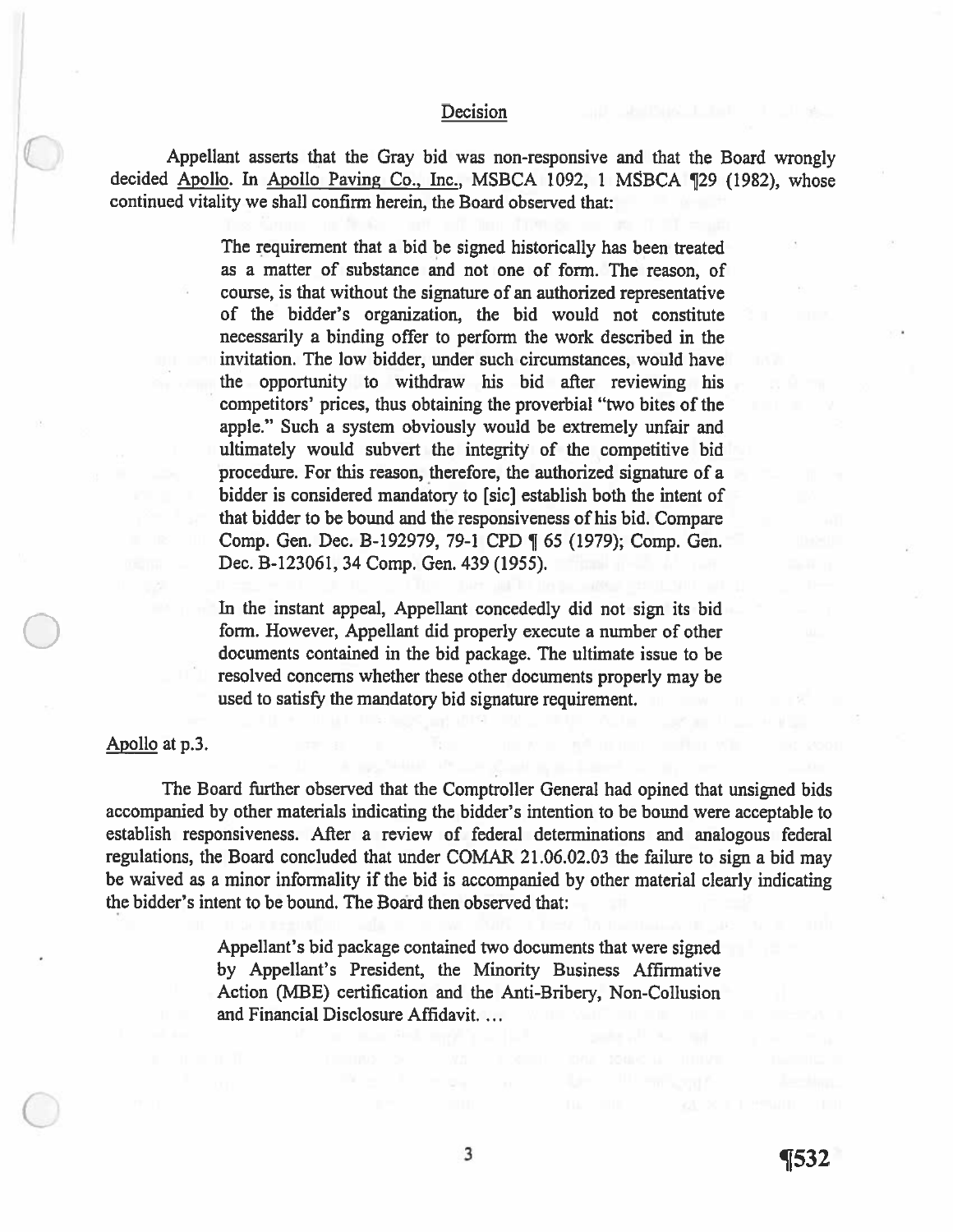From this the Board concluded that:

 $\ldots$  the voluntary submission of the bid, together with these executed documents would have been sufficient to overcome any attempt by Appellant to disavow the bid and to upse<sup>t</sup> any award made to it on the ground that the bid lacked an authorized signature. Accordingly, these executed documents were sufficient to bind Appellant, even though the bid sheet was not signed.

Apollo at p.5.

While the Board's observations and holdings in Apollo were drawn in large measure from federal determinations of the issue, we believe the Board's rationale was appropriate in 1982 and remains so today.

In Apollo, the bid signature sheet provided that "The bidder is hereby notified that this sheet must be signed in order for the bid to be accepted." However, as in this appeal, the contractor in Apollo did not sign the bid signature sheet notwithstanding direction that the sheet must be signed for the bid to be accepted. The Apollo contractor did, however, sign the Minority Business Affirmative Action (MBE) certification and the Anti-Bribery, Non-Collusion and Financial Disclosure Affidavit leading the Board in 1982 to opine that such executed documents combined with the voluntary submission of the bid would be sufficient to overcome any attempt by the contractor to disavow the bid and upse<sup>t</sup> an award on grounds that the bid sheet was not signed.

Herein, we conclude that the execution by Gray of the Bid Guarantee and Bid Bond sheets combined with the voluntary submission of the bid and execution of the Certified MBE Utilization and Fair Solicitation Affidavit and Bid/Proposal Affidavit, documents similar to the documents that were executed in Apollo, would be sufficient to overcome any attempt by Gray to disavow the bid and upse<sup>t</sup> an award on grounds that the bid sheet was not signed.

Appellant also argues, while not conceding that Apollo is correct on the law, that the Procurement Officer acted in an arbitrary or capricious fashion (abused his discretion) by changing his mind regarding the responsiveness of the Gray bid without an explanation where the record does reflect any change in circumstances, and, in any event, did not exercise his personal judgement as required in making his determination as set forth in his Procurement Officer's final agency decision of April 1, 2003. Appellant also challenges the propriety of the Settlement Agreement.

It is true as pointed out by Appellant that the Procurement Officer several times declined to reverse his decision that the Gray bid was non-responsive due to Gray's failure to sign the Bid Sheet, and that when he did reverse his decision Appellant was not told why, only that MdTA rescinded its previous decision and intended to award the contract to Gray. It is also true as emphasized by Appellant that MdTA counsel defended the Procurement Officer's original determination not to waive the failure to sign the Bid Sheet in the Agency Report filed in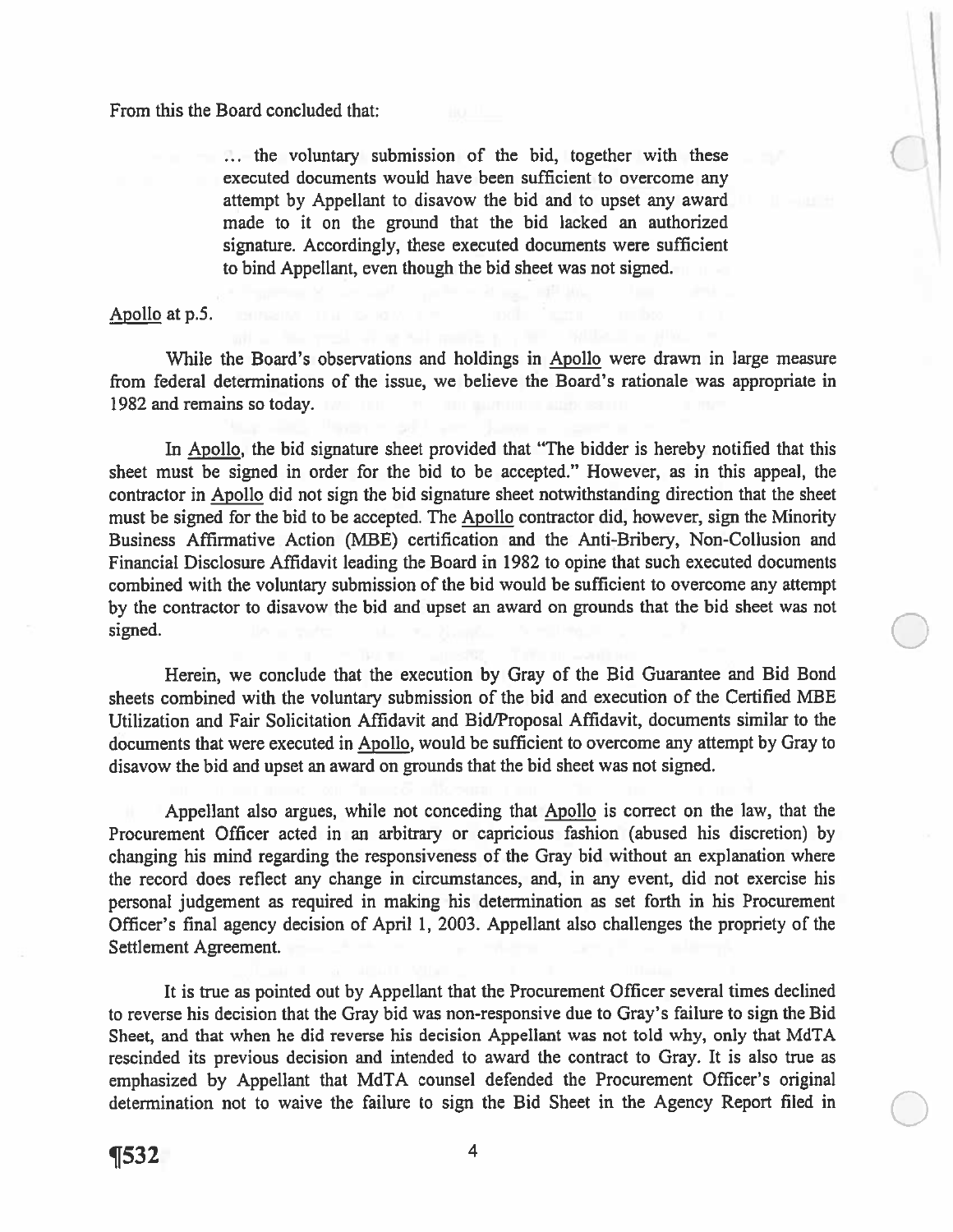connection with the Gray appeals. In this regard, the Procurement Officer testified that he sought legal advise from MdTA counsel and after receiving advise that he had discretion to waive or not waive the failure to sign the Bid Sheet determined not to waive the failure.

The Procurement Officer also testified that there came <sup>a</sup> time after his original determination not to waive the failure to sign the Bid Sheet that subsequent legal advise from MdTA counsel, after consultation with the Contract Litigation Unit within the central office of the Attorney General in Baltimore, was given to the effect that the Apollo case precedent should be followed in this procurement.

The Procurement Officer testified that he considered such subsequent advise and determined in the exercise of his own judgement that it was appropriate to follow such advise. Thus, because the Apollo ease facts were substantially similar to the facts in the procuremen<sup>t</sup> before him, he determined to waive the failure to sign the Bid Sheet as <sup>a</sup> minor irregularity pursuan<sup>t</sup> to COMAR 21.06.02.04.

Appellant argues that this change of position represents arbitrary or capricious behavior. In the Procurement Officer's final agency decision on Appellant's protest, the Procurement Officer maintains that he has <sup>a</sup> right to change his mind. We agree. We also observe that COMAR 21.10.02.05 requires the Procurement Officer to submit <sup>a</sup> copy of the protest to the Office of the Attorney General and requires the Procurement Officer "unless clearly inappropriate" to consult with legal counsel. This right to counsel is predicated on Section 15- 218(b)(2) of the State Finance and Procurement Article. Finally, COMAR 21.10.02.09 requires the decision of the Procurement Officer to be reviewed by appropriate legal counsel.

We further do not find that the MdTA Settlement Agreement with Gray was improper. We observe that Section 15-218(b)(1)(iii) of the State Finance and Procurement Article (and COMAR 21.10.02.08) permits negotiations with the protester. Appellant complains that it is not evident from the Settlement Agreement that there was any consideration for the MdTA's agreemen<sup>t</sup> to rescind the Procurement Officer's previous decision and award the contract to Gray. We believe the consideration in this public procuremen<sup>t</sup> is the proposed award of <sup>a</sup> contract to the low responsive bidder based on an appropriate application of the General Procurement Law and COMAR Title 21.

It is clear from the record that the Procurement Officer changed his mind based on legal advise. However, we do not conclude that such change of mind is arbitrary or capricious where it is based on legal advise that, according to the Procurement Officer's testimony, was independently assessed by him in the exercise of his personal judgement. This Board's decision in Apollo rendered in 1982 has not been changed by court decision, subsequent Board decision, statute or regulation in the ensuing twenty-one (21) years. Accordingly, we do not find the Procurement Officer's change of mind based on Apollo to be legally incorrect or to represen<sup>t</sup> arbitrary or capricious behavior.

 $\sqrt{532}$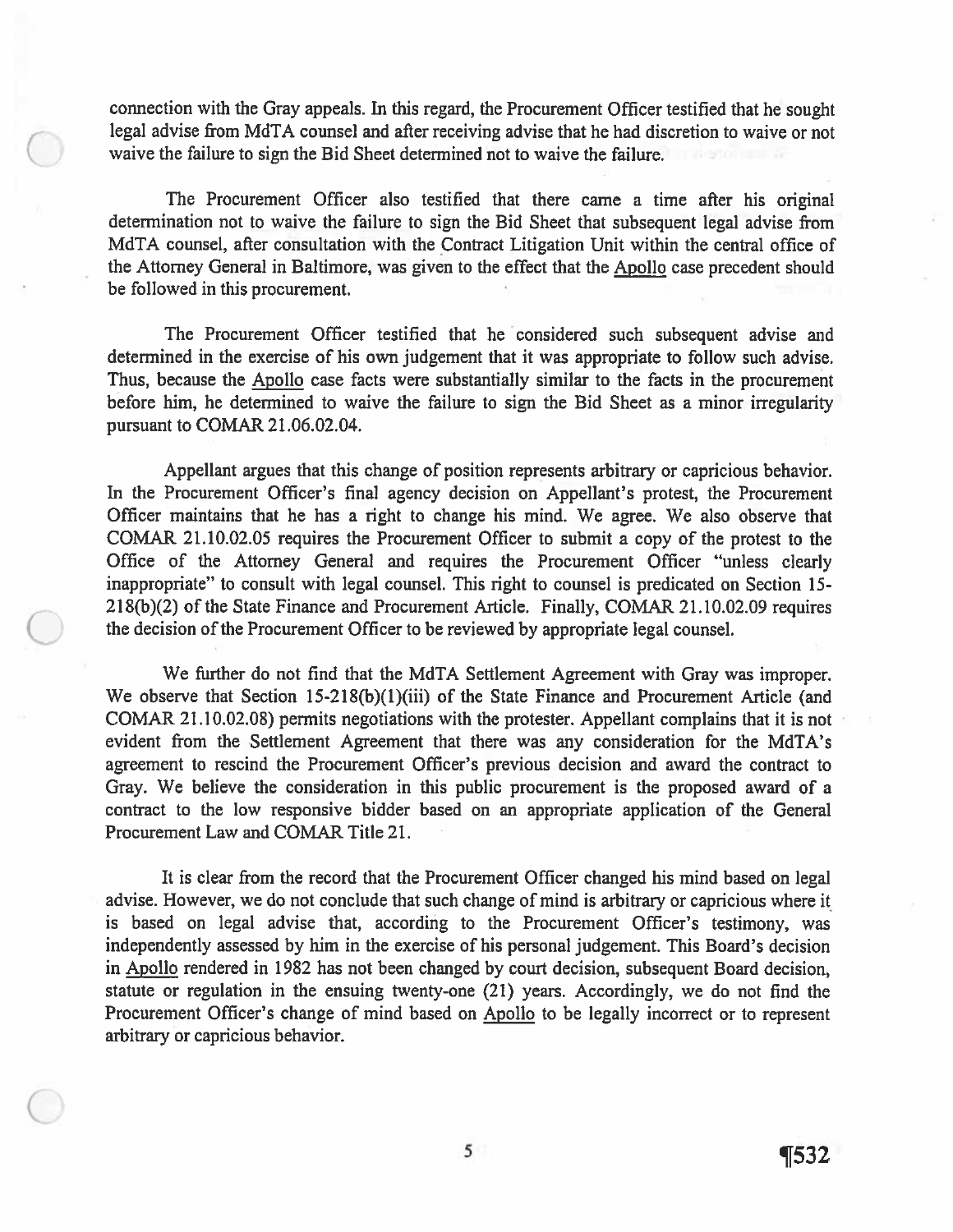Accordingly, the appeal is denied.

Wherefore it is Ordered this  $23<sup>rd</sup>$  day of June, 2003 that the appeal is denied. Accordingly, the appeal is denied.<br>Wherefore it is Ordered this  $23^{\text{rd}}$  day of June, 2003 that the appeal is denied.<br>Dated: June 23, 2003

Robert B. Harrison III and a sense in the sense in the sense in the sense in the  $\mathbf{R}$ **Board Member 1988 and Search Access 1989** and 200 million and 200 million and 200 million and 200 million and 20

THE TIME THERE IS NOT THE TH

 $\bigcirc$ 

 $\bigcirc$ 

I Concur:

 $\overline{\alpha}$ 

a second rate of office and will be a company Michael J. Collins **Michael J. Collins Michael J. Collins Michael J. Collins Michael J. Collins** Board Member **Manual Accord Member** 

Jan a College waste film conducted all military lice around was any of the culture The second state of the second second control of the second state of the control of the second second second second second second second second second second second second second second second second second second second s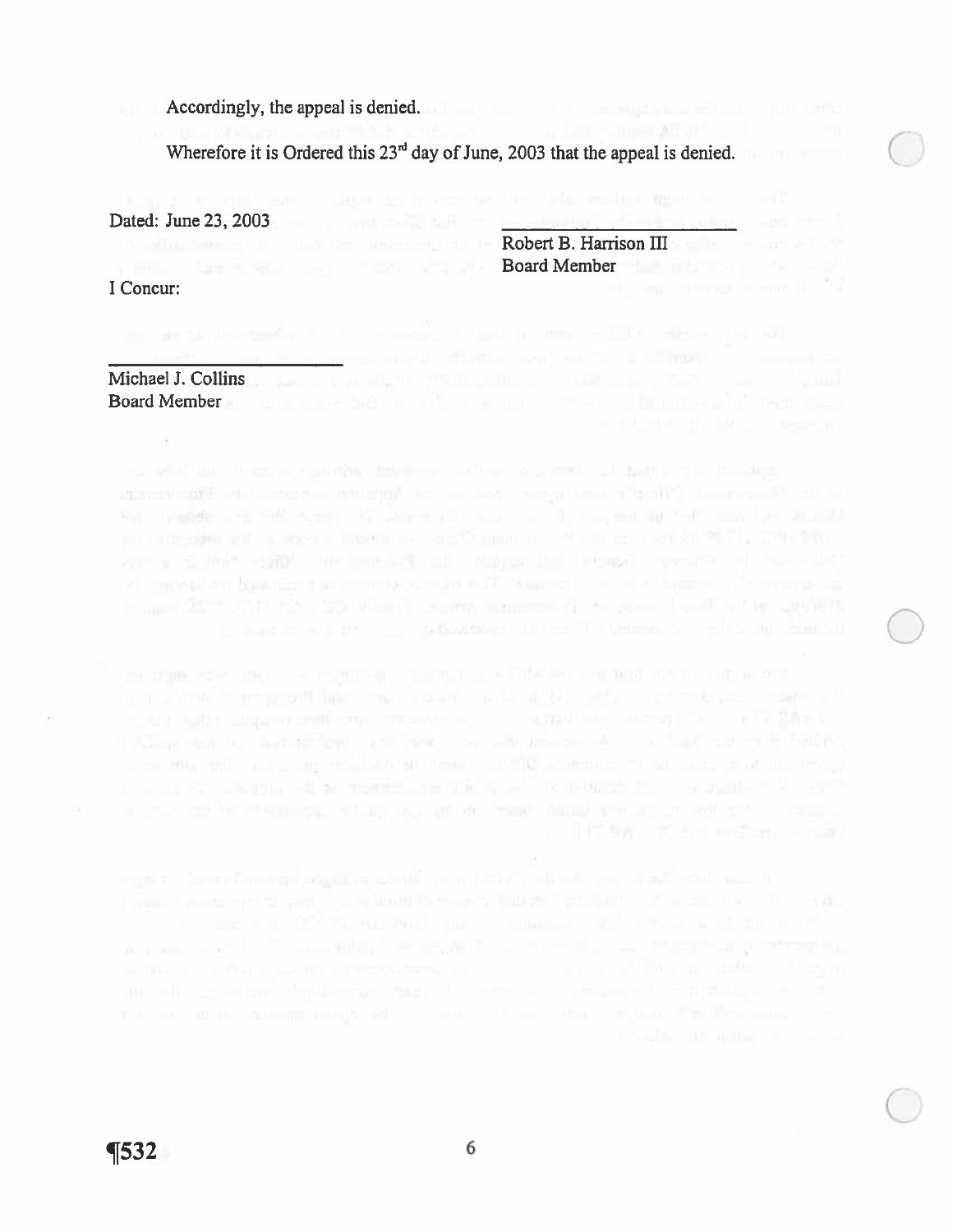# **Certification**

### COMAR 21.10.01.02 Judicial Review.

A decision of the Appeals Board is subject to judicial review in accordance with the provisions of the Administrative Procedure Act governing cases.

Annotated Code of MD Rule 7-203 Time for Filing Action.

(a) Generally. - Except as otherwise provided in this Rule or by statute, <sup>a</sup> petition for judicial review shall be filed within 30 days after the latest of:

- (a) the date of the order or action of which review is sought;
- (b) the date the administrative agency sent notice of the order or action to the petitioner, if notice was required by law to be sent to the petitioner; or
- (c) the date the petitioner received notice of the agency's order or action, if notice was required by law to be received by the petitioner.

(b) Petition by Other Party. - If one party files <sup>a</sup> timely petition, any other person may file <sup>a</sup> petition within 10 days after the date the agency mailed notice of the filing of the first petition, or within the period set forth in section (a), whichever is later.

I certify that the foregoing is a true copy of the Maryland State Board of Contract Appeals decision in MSBCA 2338, appeal of Daisy Concrete, Inc. of Maryland under Maryland Transportation Authority Contract No. KH-51 1-000-002. Certification<br>COMAR 21.10.01.02 Judicial Review.<br>A decision of the Appeals Board is subject to judicial review in accord<br>provisions of the Administrative Procedure Act governing cases.<br>Annotated Code of MD Rule 7-203 Time

Michael L. Camahan Deputy Recorder